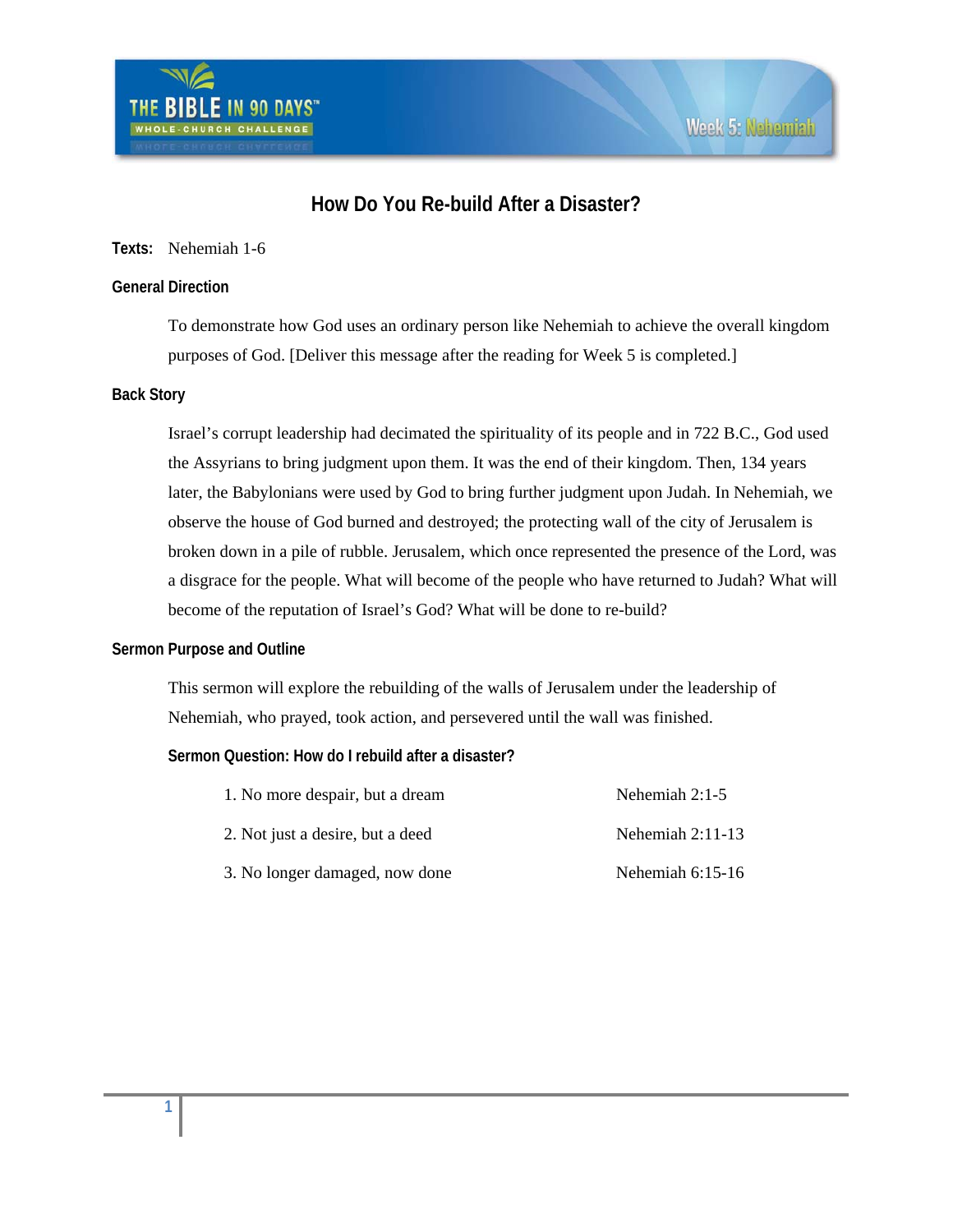# **Sermon Introduction**

Think back with me to a time you had to re-build something that was in a major mess in your life….got it? Maybe it was a backyard landscaping project for a garden gone to seed, or an interior re-design for a hopelessly outdated room. Maybe you've experienced a flood loss, and as you discovered your precious possessions floating in the water, you wondered how you would ever re-set the clock back to before the devastation occurred. Maybe it was in the area of relationships with your spouse, your kids, or a close friend. Can it ever be "just like it never happened?" If so, how will we get from where we are to where we want to be? Do you sit down and cry and become immobilized? Do you grit your teeth, buck up, fight back the tears and dig in to the work ahead? Do you call friends? Do you get angry?

Whatever your stress behavior may be, one thing is for sure, rebuilding takes time. It takes commitment, it takes determination, it takes more than just you, and in ancient Persia, it took a cupbearer named Nehemiah who was really not too different than you and me.

**Connection to the Overarching Theme: The Journey of Faith** 

As the book of Nehemiah opens, the city of Jerusalem has been destroyed by the Babylonian army. Though generations have passed, the city walls are still a pile of rubble. The populace is unprotected and a laughing stock in the region. Back at the palace of the king however, Nehemiah had a burden on his heart and chose to use his influence with the king to help him achieve the dream God had given him. Nehemiah's faith journey started with prayer, and ended with the fulfillment of a daunting vision.

# **Sermon Question: How do I rebuild after a disaster?**

## **1.** No more despair, but a dream Nehemiah 2:1-5 **Nehemiah 2:1-5**

<sup>*1b*</sup> I took the wine and gave it to the king. I had not been sad in his presence before; <sup>2</sup> so *the king asked me, "Why does your face look so sad when you are not ill? This can be nothing but sadness of heart." I was very much afraid, <sup>3</sup> but I said to the king, "May the king live forever! Why should my face not look sad when the city where my fathers are buried lies in ruins, and its gates have been destroyed by fire?" <sup>4</sup> The king said to me, "What is it you want?" Then I prayed to the God of heaven, <sup>5</sup> and I answered the king, "If it pleases the king and if your servant has found favor in his sight, let him send me to the city in Judah where my fathers are buried so that I can rebuild it."* 

### **Textual Explanation**

There are two things I'd like us to focus on in this text: Nehemiah's prayer, and his position.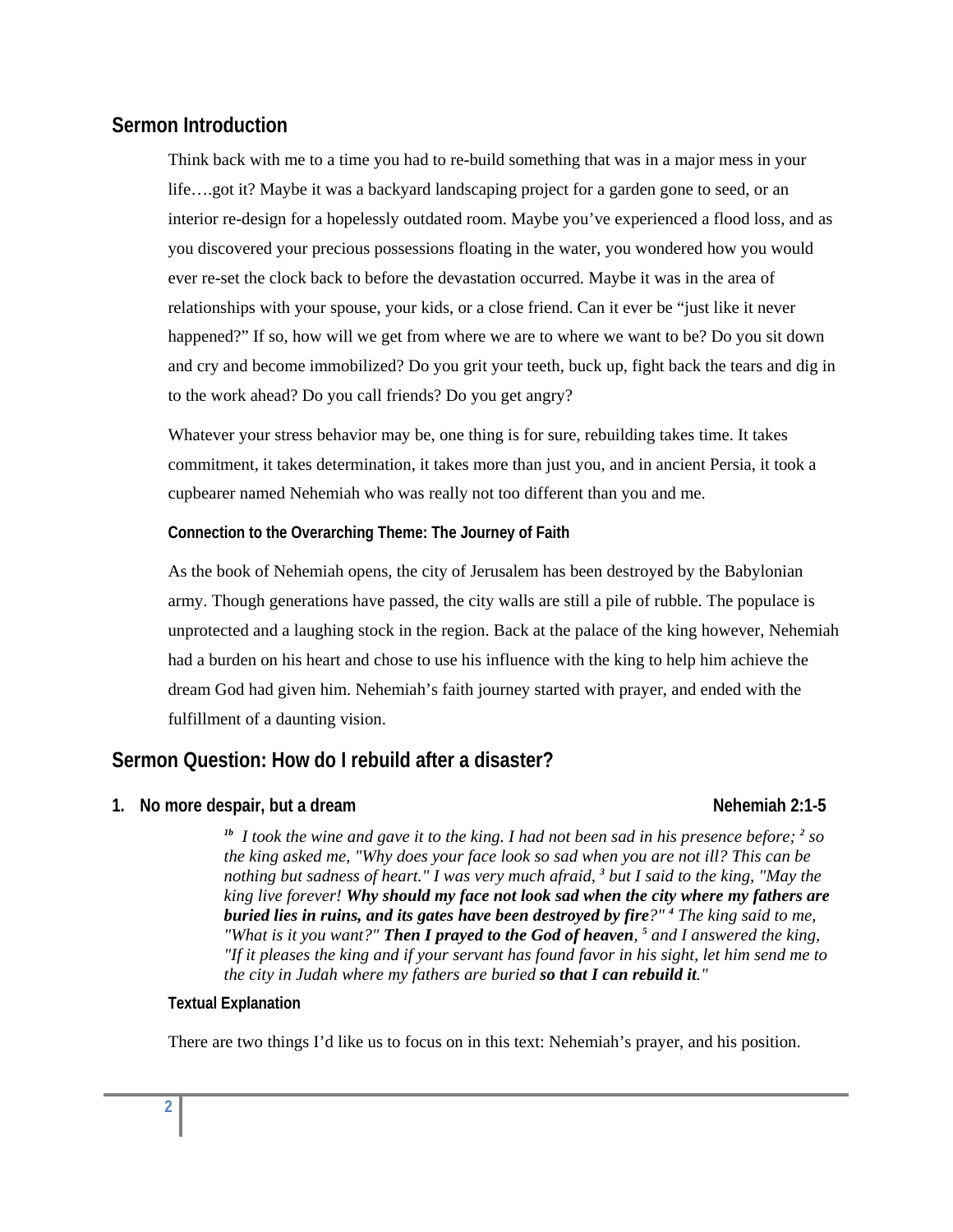**He Aligned the Dream with God's Plan Through Prayer:** Nehemiah had a sad heart, yet he did not let feelings of despair keep him stuck. He used a conversation with the king to share what God had put on his heart through prayer and at that point, God's plan of restoration began to kick in. His feelings of despair transformed into a dream to fulfill. Notice how Nehemiah does not charge ahead in speaking to the king without first shooting a quick prayer up to God. We read in the previous chapter that he had a habit of prayer  $(1:4-11)$ , and it was through his communion with God that this burden for rebuilding the walls originated.

#### **Application**

Are you a man or woman who can get things done? Maybe you're so good at leading, you could get things done without prayer. You'll probably get it done, but maybe not the way God planned. Maybe he had in mind for it to be bigger than you could have done alone. Maybe he had in mind for it to be smaller than all your brute strength caused it to be. Either way, our job is to get our plans in alignment with his plans, then we act…but not before the alignment occurs.

**He Used His Role as a Position of Influence:** Nehemiah did not just 'taste another meal' on that day at the palace. He used his position to bring the kingdom of God into the light. He acted on behalf of the one who placed him there. What about you? If you were sent to represent your country in a foreign land, would you build a great house there, furnish it well, lock the door and stay inside? Of course not, or you'd have a hard time representing that country that sent you.

#### **Application**

Are you using the place God put you to achieve his kingdom purposes?

- Is there a mess in your family or extended family where relationships are broken that needs mending? That's why you are there!
- Is there a mess at your workplace where God is no longer honored? That's why you work where you do!

God wants you to represent the light and life of the kingdom of God.

Maybe you are not a follower of Jesus Christ and you have a mess in your life that you can't seem to clean up. All the attempts you've made have resulted in nothing. Jesus said that his kingdom of light, life and love that will bring you and your family hope, healing and joy. He wants to wade into the mess with you, yes even into the flooded relationships and the burned over mistakes and restore them to the way he wants them to function.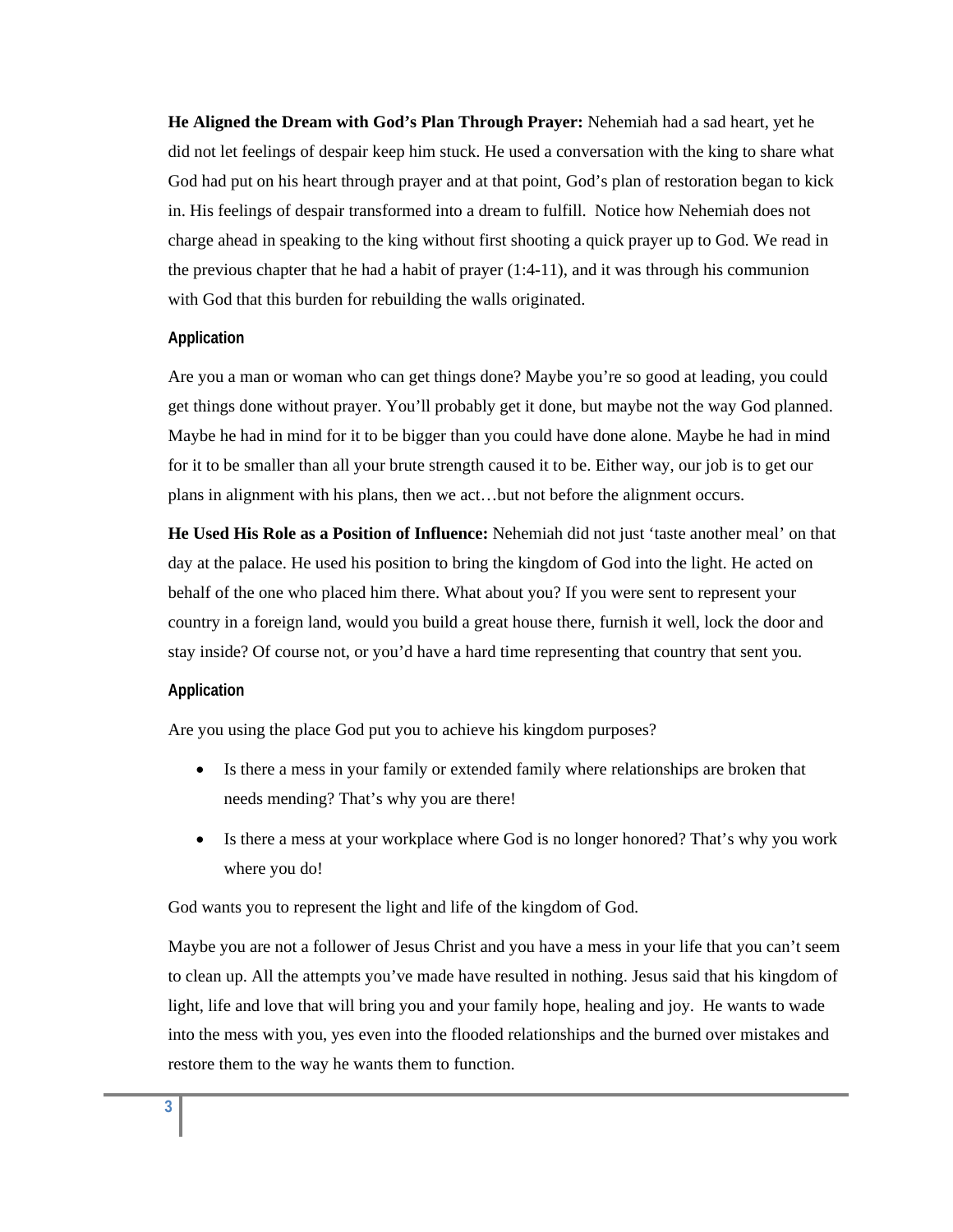God has placed you where you are for a reason. Your purpose may be as simple as offering water to the people who use your street as a jogging route, or as profound as praying for the kids in the homes you clean, or as life-changing as standing up against a bully. We simply know he does not want those of us who represent the kingdom of God to keep the kingdom locked up in a safe somewhere in case someone finds out that we represent Him.

#### **Creative Teaching Tool**

Show a clip from the movie, *To End All Wars*, called "Human Beings" (3 min.) http://www.wingclips.com/cart.php?target=product&product\_id=16178&category\_id=532

Sometimes even a cup of water is a profound act of love, done in the name of Jesus. God has placed you in your neighborhood, your school, your family, your company, your gym, and your sports team for a reason. You can be a change agent right now in the place God has put you.

Nehemiah had a regular habit of **prayer**, which gave him a vision for the need, and he leveraged his **position** as the king's cupbearer to turn his despair into a dream that he was poised to act on.

## **2.** Not just a desire, but a deed Nehemiah 2:11-13

*<sup>11</sup> I went to Jerusalem, and after staying there three days… 13 by night I went out through the Valley Gate toward the Jackal Well and the Dung Gate, examining the walls of Jerusalem, which had been broken down, and its gates, which had been destroyed by fire.* 

### **Textual Explanation**

When Nehemiah brought his concern to the king, the king told Nehemiah that he could go and deal with the burden on his heart. He could take a 'leave of absence' as it were, and go repair the wall. So Nehemiah traded in his cupbearer's apron for a general contractor's toolbelt, packed his bags, left the palace and immediately headed straight for the disaster scene, a broken wall in Jerusalem. He conducted an honest survey of the damage, and made an assessment of the amount of work there was to do.

Have you heard the phrase, "God doesn't drive parked cars"? Nehemiah didn't just stay put and hope the wall would get better. He moved into gear, yet didn't minimize the size of the task.

## **Application**

This is where rebuilding an area of our lives must begin—with an honest assessment of our situation by surveying the reality of the rubble. You can't walk away from it, you can't walk around it and you can't walk over it and ignore it if God is calling you to act. Whether it's your marriage, your finances, your past mistakes, or a social justice scenario, the first step of rebuilding is an honest assessment of the damage. This is where rebuilding begins.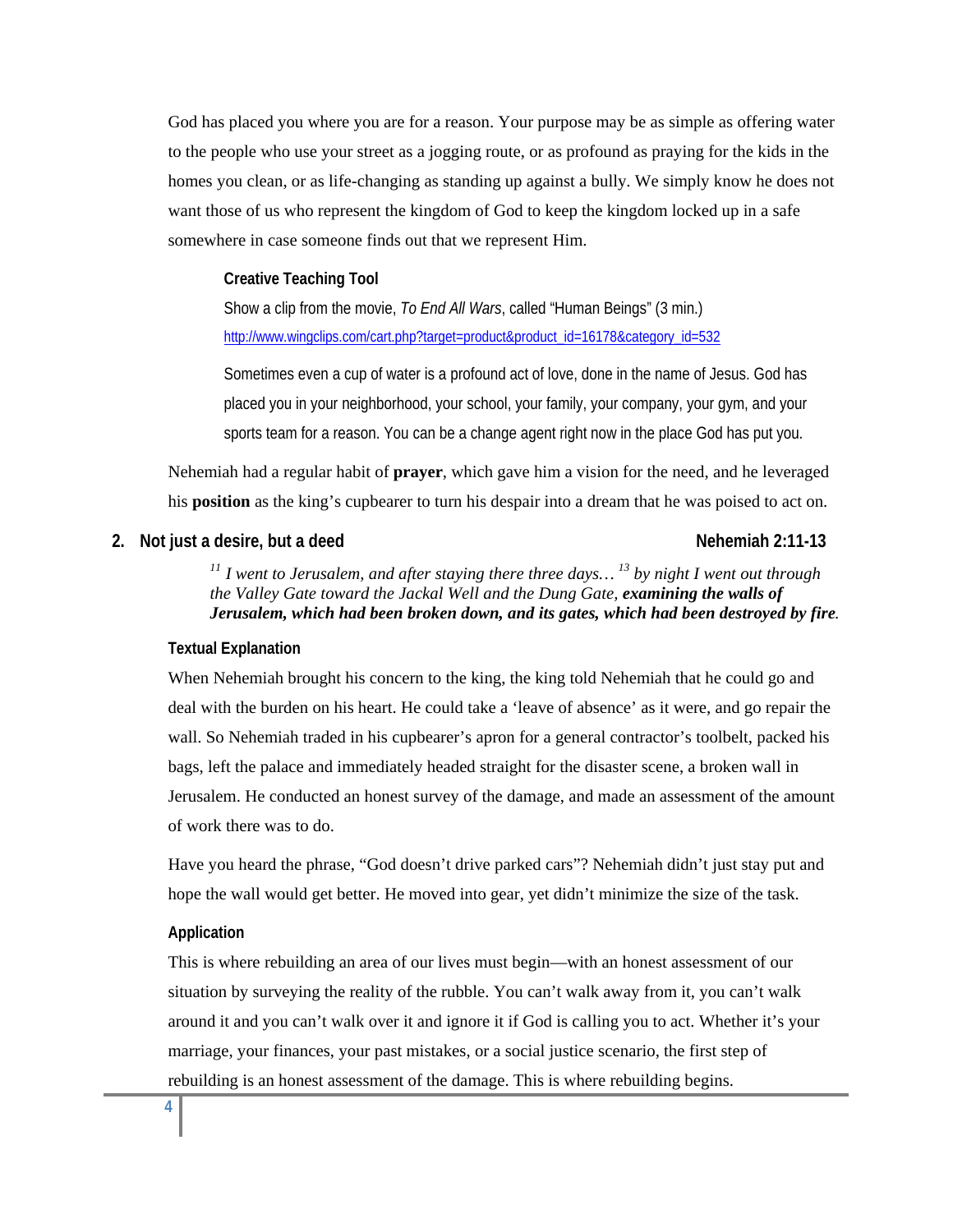Is there a mess in your life that you have surveyed, gotten discouraged about, forgotten to bring it before your God and walked away in despair? That is not God's plan. He doesn't want you to stay "parked." His plan is to give you a hope, and empower you to turn your desires into deeds.

#### **Cross Reference**

#### Joel 2:24-25

*24 The threshing floors will be filled with grain; the vats will overflow with new wine and oil. <sup>25</sup>'I will repay you for the years the locusts have eaten – the great locust and the young locust, the other locusts and the locust swarm – my great army that I sent among you.* 

It can be very discouraging to see the damage that has been done and think about how much work it will take to do the restoration. But, that does not mean we are to sit back and just wish as we observe sin, brokenness, destruction or persecution. We are to be a people who are on the move for the purposes of the Kingdom of God. In return, he promises to restore the fruitfulness to work that has been destroyed.

#### **Illustration**

In England in 1833, there was a man who stood for God's principles as he surveyed the sin and destruction of the slave trade. His name was William Wilberforce, and he used his position of influence to pass the Slavery Abolition Act, which stopped slavery in most of the British Empire.

**Creative Teaching Tool**  Show one of these clips from the movie *Amazing Grace*. Full Trailer: http://www.wingclips.com/cart.php?target=product&product\_id=16257&substring=amazing+grace "The Principles of Christianity:" http://www.wingclips.com/cart.php?target=product&product\_id=16261&substring=amazing+grace

By the way, Wilberforce died just three days after the passage of the Slavery Abolition Act, but more than 130 years later, Martin Luther King, Jr. took the vision to the next level as he marched for civil rights and equality for all people. You see, great men and women of God practiced the very same principles Nehemiah did. They were in constant communication with God through prayer, and they were men and women of action. They used their position of influence, however great or small it may have been, to turn their desires into deeds.

## **3.** No longer damaged, now done Nehemiah 6: 15-16

*<sup>15</sup> So the wall was completed on the twenty-fifth of Elul, in fifty-two days. <sup>16</sup> When all our enemies heard about this, all the surrounding nations were afraid and lost their selfconfidence, because they realized that this work had been done with the help of our God.*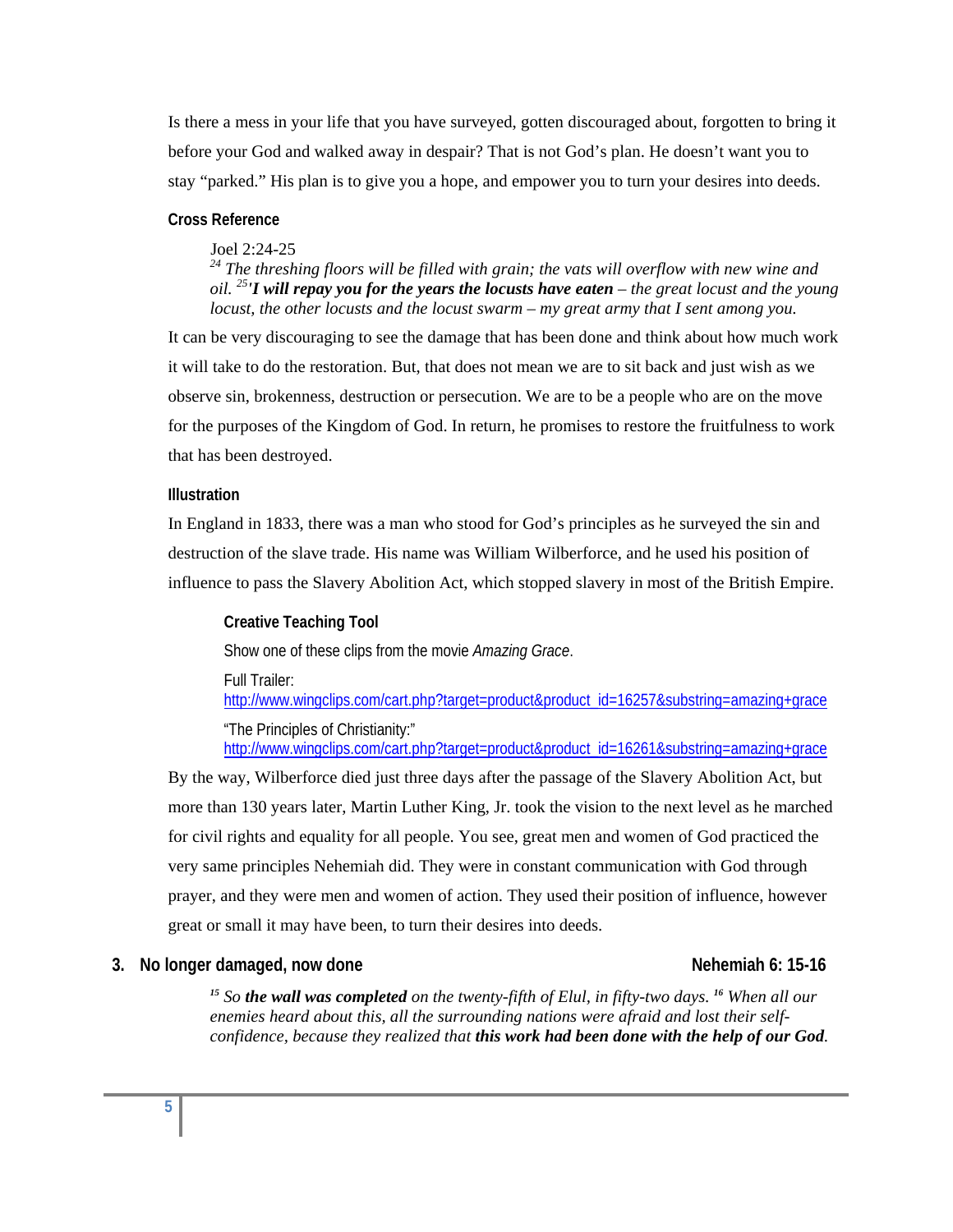Fifty-two days. What an accomplishment. Nehemiah accomplished his dream, and all the surrounding nations were impressed. The End. But, we skipped over all the hard parts, didn't we? We know, from reading Nehemiah's story, that it wasn't that simple. Like any rebuilding project, there were some important steps to carry out, and the journey wasn't smooth, by any means…

## **How Nehemiah got from "damage" to "being done:"**

#### **He got people to work with him**

After his survey of the destroyed city walls, he called the people together and announced:

*"You see the trouble we are in: Jerusalem lies in ruins, and its gates have been burned*  with fire. Come, let us rebuild the wall of Jerusalem, and we will no longer be in *disgrace."* Nehemiah 2:17

#### **Textual Explanation**

Many people assess the damage, then simply never take the first step toward rebuilding their broken lives. But not Nehemiah. He got a group of people to buy into a common vision, and inspired them to work with him to rebuild.

#### **Timeless Principle**

Rebuilding takes a team – it's often a big job that takes specialists in different areas, so it's not something to be tackled alone

## **Creative Teaching Tool**

This reminds me of the TV show, *Extreme Makeover, Home Edition***.** There are literally hundreds of people making each re-building project happen.

*Show the "Let's do it!" part of one of the episodes, where the team of volunteers marches to the house and gets started on a renovation project. Or, show a picture of that scene.* 



*http://abc.go.com/primetime/xtremehome/index?pn=index* 

## **Application**

Now, I'm not suggesting you ask hundreds of people to join in on helping you repair your credit rating or resolve your conflict with your teenagers, but if the problem is of disaster proportions,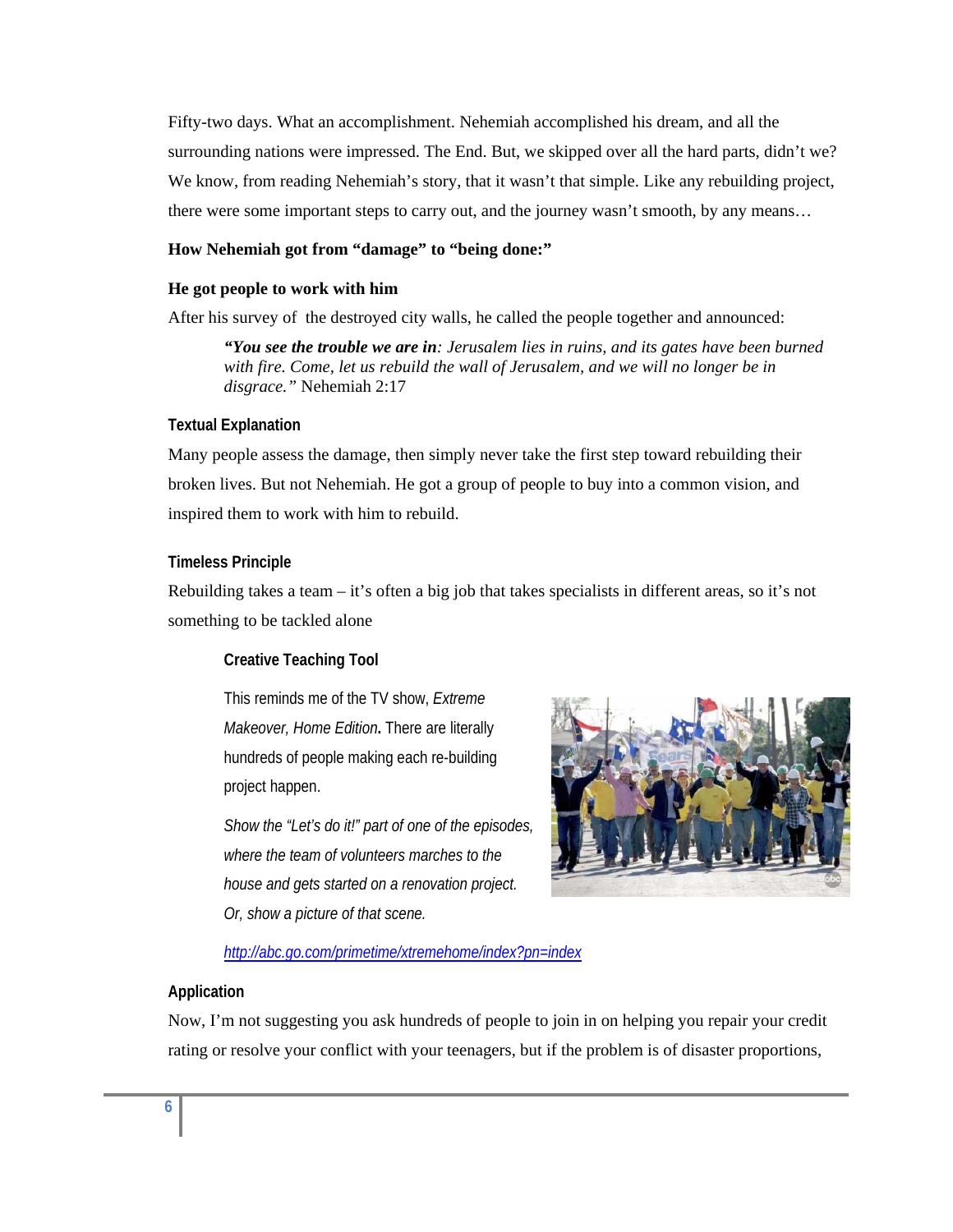call in the specialists and don't try to fix it alone. In the next week, I challenge you to take action to form your restoration team.

- Schedule that appointment with another couple or a marriage counselor.
- Set a lunch date with a trusted friend from whom you can receive guidance.
- Set an appointment with your boss.

### **He kept going in spite of obstacles**

Nehemiah and his team had to overcome several roadblocks along the way in their rebuilding project. They were ridiculed by outsiders, discouraged by the enormity of the task, and distracted by other competing needs.

 **They were ridiculed by outsiders:** There were numerous attempts by Sanballat and Tobiah to intimidate Nehemiah to scare him away from the project. But Nehemiah prayed, and set up a system of defense.

#### Nehemiah 4:8-9, 17b

*They all plotted together to come and fight against Jerusalem and stir up trouble against it. <sup>9</sup> But we prayed to our God and posted a guard day and night to meet this threat. 17b Those who carried materials did their work with one hand and held a weapon in the other.* 

**Application Question:** Are you letting the disbelief of other people convince you the re-

building can't be done? Move "from damage to done" by praying and asking God to keep

their words from having any power over you.

**They were discouraged by the enormity of the task.** The work itself was so

overwhelming and the mess so great, the people got discouraged at the halfway point.

Nehemiah reminded them of God's protection and got them to return to work, and work

more closely together for encouragement.

#### Nehemiah 4:10, 19-20

*10 Meanwhile, the people in Judah said, "The strength of the laborers is giving out, and there is so much rubble that we cannot rebuild the wall." 19 Then I said to the nobles, the officials and the rest of the people, "The work is extensive and spread out, and we are widely separated from each other along the wall. 20 Wherever you hear the sound of the trumpet, join us there. Our God will fight for us!"* 

**Application Question:** Are you discouraged because you think you'll never get all the work done? Move "from damage to done" by asking God to fight for you when you don't feel like you can keep going, and remember to lean on your "restoration team" for help and encouragement.